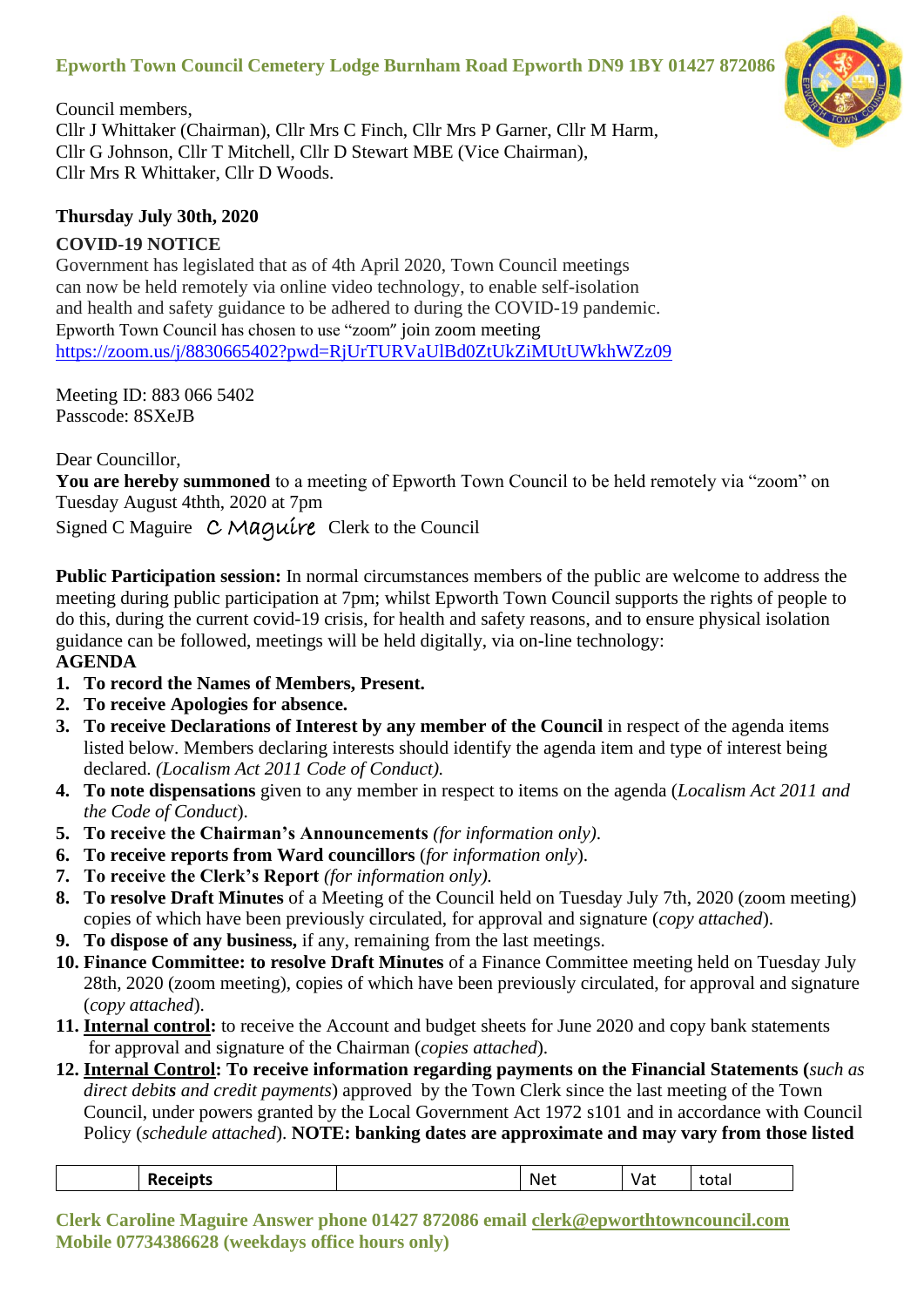| 07.07.20 | R Wallace & Son               | Crem plot & burial          | £275.00    |        | £275.00    |
|----------|-------------------------------|-----------------------------|------------|--------|------------|
| 29.07.20 | North Lincolnshire<br>Council | 2nd part payment<br>precept | £34,569.29 |        | £34,569.29 |
|          |                               |                             |            |        | £0.00      |
|          |                               | <b>Total income</b>         |            |        | £34,844.29 |
|          | <b>Cheques paid</b>           |                             | <b>Net</b> | Vat    | Total      |
| 21.07.20 | 104529                        | Fields in Trust             | £65.00     |        | £65.00     |
|          |                               | Rotary Club of              |            |        |            |
| 21.07.20 | 104530                        | Epworth                     | £135.00    |        | £135.00    |
|          |                               | <b>NALC</b> foundation      |            |        |            |
| 23.07.20 | 104531                        | council                     | £60.00     |        | £60.00     |
|          |                               | <b>Total cheques</b>        |            |        | £260.00    |
|          | <b>Authorised Card</b>        |                             |            |        |            |
|          | <b>Payments</b>               |                             |            |        |            |
| 07.07.20 |                               | Post office 24 stamps       | £18.24     |        | £18.24     |
|          |                               |                             |            |        | £0.00      |
|          |                               |                             |            |        | £0.00      |
|          |                               |                             |            |        | £0.00      |
|          |                               | <b>Total payments</b>       |            |        | £18.24     |
|          | Misc. Items/DD's              |                             |            |        |            |
| 01.08.20 | <b>NLC</b>                    | Cemetery rates              | £62.00     |        | £62.00     |
| 01.08.20 | <b>NLC</b>                    | Trade waste                 | £36.60     |        | £36.60     |
| 02.08.20 | <b>BT</b>                     | Tel/internet                | £67.59     | £13.51 | £81.10     |
|          |                               | termination charge          |            |        |            |
| 20.07.20 | <b>BT</b>                     | Tel                         | £45.70     |        | £45.70     |
| 20.07.20 | <b>BT</b>                     | Termination infinity        | £86.57     |        | £86.57     |
| 20.07.20 | <b>BT</b>                     | Termination                 | £18.00     |        | £18.00     |
| 20.07.20 | Everflow                      | Cemetery water              | £128.00    |        | £128.00    |
| 25.07.20 | <b>MKS Groundcare</b>         | grass cutting               | £432.00    | £86.40 | £518.40    |
| 26.07.20 | O <sub>2</sub>                | mobile phone                | £19.08     | £3.82  | £22.90     |
| 29.07.20 | Siemens                       | Photocopier lease           | £182.59    | £36.51 | £219.10    |
|          |                               | New telephone               |            |        |            |
| 06.07.20 | Plusnet                       | provider                    | £33.00     | £6.60  | £39.60     |
|          |                               | <b>Total DD's</b>           |            |        | £1,257.97  |

**13. Internal control: To resolve August cheques for payment** as presented on the following schedule *(Local Government Act 1972 as amended).*

|        |                    |                         | Net     | <b>VAT</b> | Total   |
|--------|--------------------|-------------------------|---------|------------|---------|
| 104532 | <b>Andrew Moss</b> | Install bench & repair  |         |            |         |
|        |                    | picnic table            | £440.00 |            | £440.00 |
| 104533 | S P Davis          | Make safe memorial      |         |            |         |
|        | <b>Memorials</b>   |                         | £85.00  | £17.00     | £102.00 |
| 104534 | P Haywood          | Put up HB brackets and  | £240.00 |            | £240.00 |
|        |                    | move containers to Cem  |         |            |         |
|        |                    | Lodge                   |         |            |         |
| 104535 | <b>BRS Tech</b>    | back-up April to        | £165.00 | £33.00     | £198.00 |
|        |                    | September, new hard     |         |            |         |
|        |                    | drive & 2nd hand laptop |         |            |         |